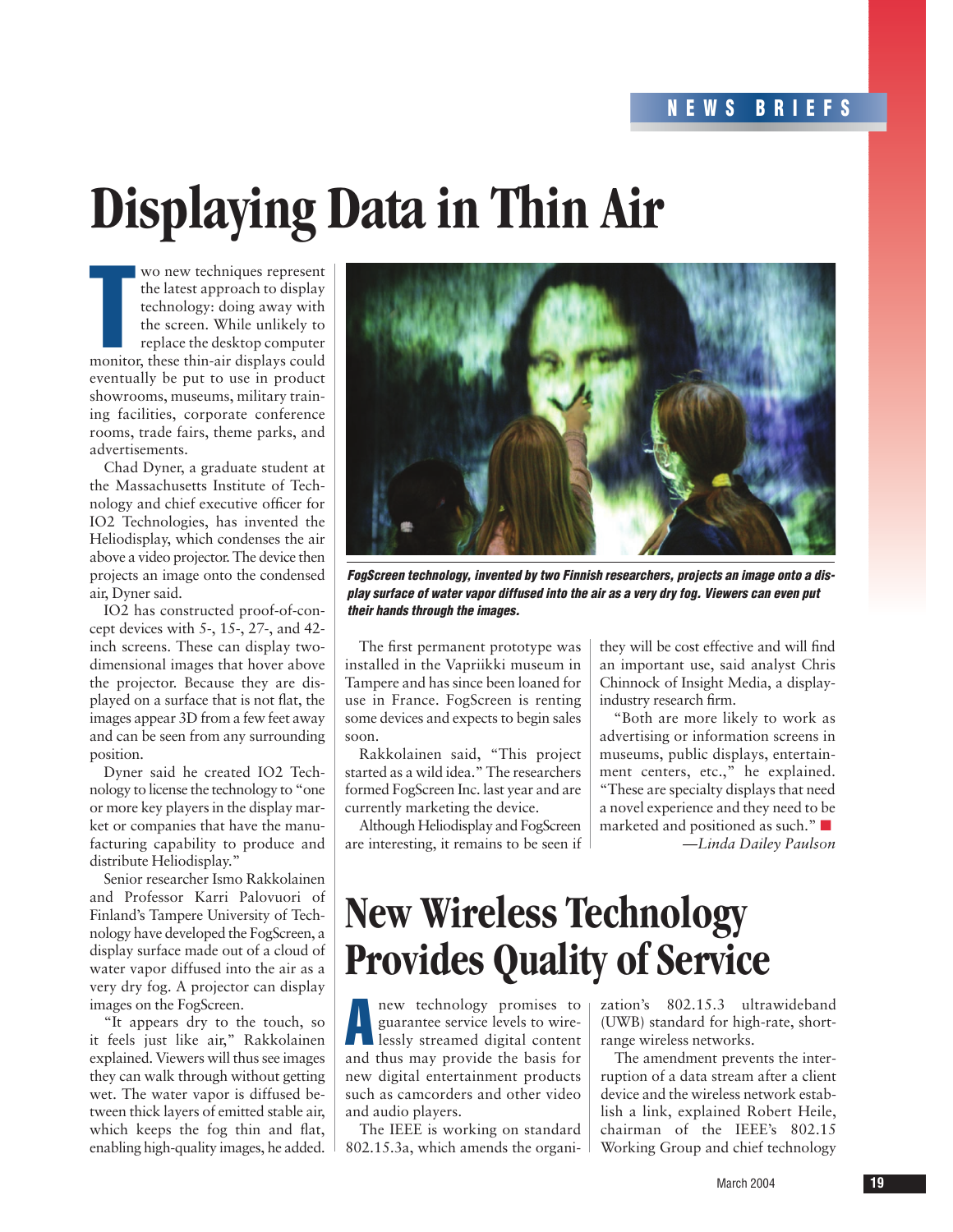officer of Appairent Technologies, a wireless-multimedia-product vendor.

IEEE 802.15.3a prevents interruptions by assigning a stream to a specific time slot that cannot be used by another stream until the first data set is fully transmitted. Networks using IEEE 802.15.3a also ensure continuous streaming by detecting noise from a source, such as a cordless telephone, affecting one transmission channel and assigning multimedia traffic to another channel not experiencing interference, thereby avoiding interruptions.

IEEE 802.15.3a also helps quickly detect lost packets via cyclic-redundancy-check techniques. "It is designed to get packets retransmitted fast enough so that you don't know you lost them," Heile explained.

The technology transmits data for up to 100 yards at 55 Mbits per second, quickly enough to efficiently handle multimedia traffic, he added.

Consumer-electronics and PC companies have been developing products using Wi-Fi wireless-LAN technology (IEEE 802.11) to handle multimedia streaming. However, Wi-Fi was designed to deal with bursty, rather than streaming, traffic. The technology also doesn't assign data to exclusive time slots.

In addition, Heile said, IEEE 802.11 uses only 30 to 40 percent of its available bandwidth, while IEEE 802.15.3a uses 80 percent.

Ian McPherson, an analyst with the Wireless Data Research Group, a market-analysis firm, said IEEE 802.15.3a will be important because "there will be a need for quality of service as digital content matures."

A catch with IEEE 802.15.3a is that it is a form of UWB. UWB sends the various pulses of a single transmission over a relatively large part of the radio spectrum, not just at a specific frequency or narrow frequency range as is the case with cellular-phone and other radio-based technologies.

Unlike the US, many countries don't permit commercial UWB transmissions because their regulations address only technologies that operate at a fixed frequency or a narrow frequency range.

Heile said IEEE 802.15.3a's success depends largely on whether many countries permit UWB in the future. If so, IEEE 802.15.3's only possible competition could come from the European Telecommunications Standards Institute's HiperLAN 2, a wireless standard with quality-of-service modes, McPherson noted. However, he added, "It's complex and difficult."

Heile said the first IEEE 802.15.3a products available will probably be dongles that establish connections between consumer-electronics devices and PCs. ■

*—Linda Dailey Paulson*

## **Computers That Don't Look Like Computers**

They look like breadboxes, toy log cabins, old radios, gasoline cans, even dolls. But tucked inside the interiors of these items are the guts of a PC. It's part of a growing trend by enthusiasts of constructing computers in unlikely host objects.

For example, Henry Minsky, a software architect with Internet tool company Laszlo Systems, converted an old Teletype machine and an old wooden-case radio into PCs. Minsky said he wanted his computers to have an old-fashioned, retro look.



*This PC, built within the case of an old radio, is an example of a new trend in which enthusiasts build computers in unlikely host objects, including breadboxes, gasoline cans, and even dolls.*

Enthusiasts face numerous challenges in building these hidden computers. Frequently, space is limited within the host object, and the interiors were not designed to accommodate wiring, provide ventilation, and otherwise house PC components.

Minsky said he installed a large heat sink and a slow, quiet fan, as well as a DVD/CD drive in both of his PCs, which run Linux. He eliminated the need for external cables by using wireless Ethernet.

A key to the smaller versions of hidden computers are smaller motherboards, such as the mini-ITX, developed by Via Technologies and used in commercial machines by vendors such as Tranquil PC and Hush Technologies.

The 17-centimeter  $\times$  17-centimeter mini-ITX (about half the size of a typical motherboard) is available with 600 Mbytes to 1 Gbyte of memory and includes a CPU comparable to an Intel Pentium 3, which uses less power and produces less heat than today's powerful microprocessors, said Rick Clayton, Via's sales program manager.

Because they use slower CPUs, the hidden PCs generally aren't used for advanced computing. In addition, mini-ITX boards sacrifice flexibility. For example, users can't add more than one video or sound card, and the processor is soldered to the board. ■

*—Linda Dailey Paulson*